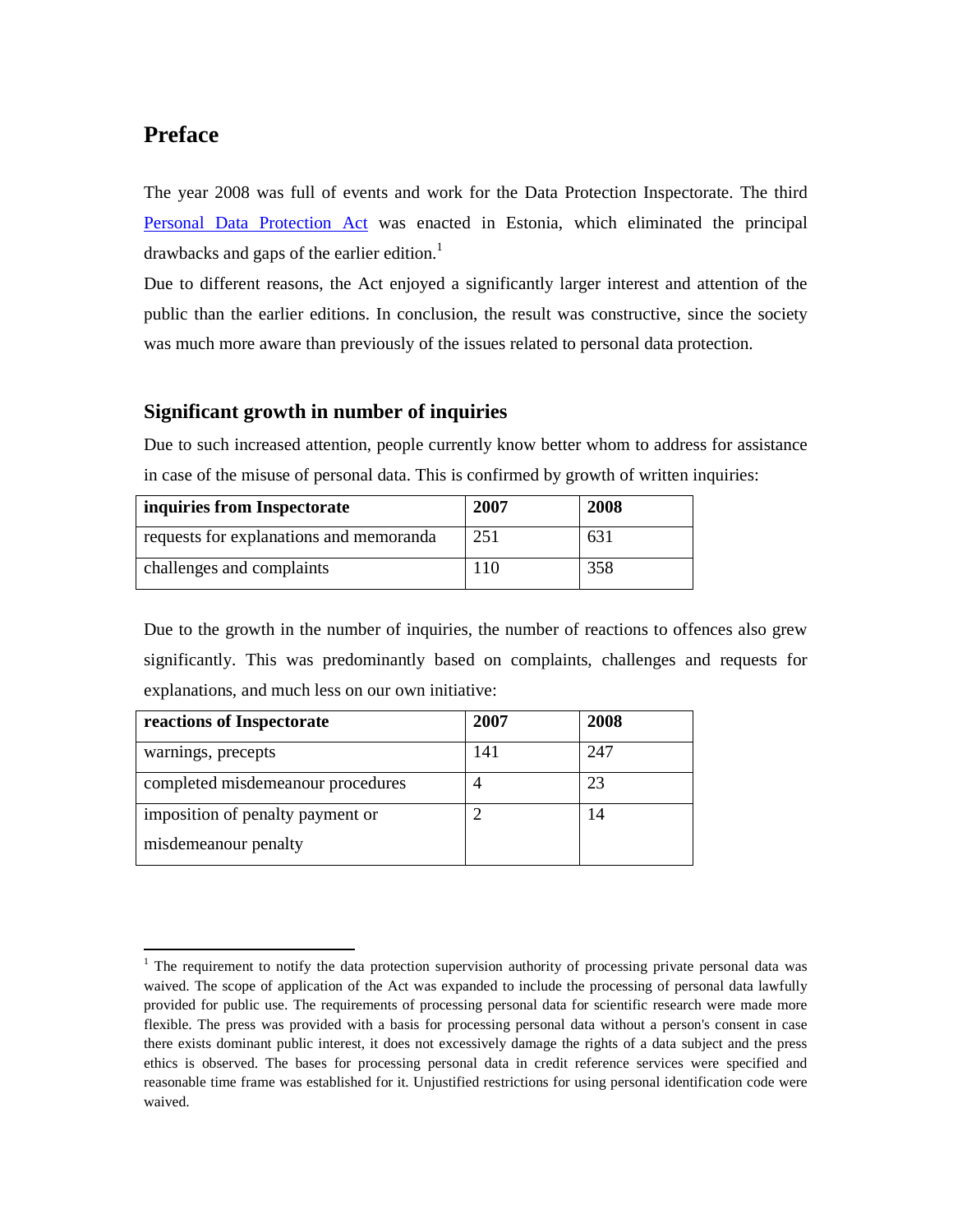# **Growth of registrations and approvals**

| preventive administrative legislation by        | 2007 | 2008 |
|-------------------------------------------------|------|------|
| <b>Inspectorate</b>                             |      |      |
| registration applications for processing of 629 |      | 960  |
| sensitive personal data                         |      |      |
| approvals of public sector databases            |      | 9    |

In 2008, the number of applications submitted by institutions and legal persons grew:

The year 2008 saw the starting up of the project of e-health, and the providers of health protection services joining it have submitted amendments in processing of sensitive personal data

In the second half-year of 2007, the State Information Systems Administration System (RIHA) was started up. The network environment was opened for the coordination of public sector databases. This provides the Inspectorate with an opportunity to better assess the conformity of the databases to the requirements of the Personal Data Protection Act and Public Information Act.

# **Personal data protection in commercial and non-profit sector**

 As a rule, the Data Protection Inspectorate intervenes in processing personal data in the commercial and non-profit sector based on complaints. This provides flexible application of the Act granting a person himself/herself the opportunity to determine the boundaries of his/her private life. Naturally, reasonable exceptions shall be made in this respect. The supervision authority shall intervene on its own initiative if it is necessary to prevent serious danger to the inviolability of private life or if people are actually unaware of the material misuse of their data. It also includes the case when a person himself/herself is unable to protect his/her rights.

The advantage of addressing the Data Protection Inspectorate is that a person can quickly achieve the termination of violating his/her rights. In most cases, it actually is his/her principal and sole objective. As a rule, a warning by the Inspectorate is enough. The implementation of administrative coercion is a rare phenomenon, and the initiation of a misdemeanour procedure is even less frequent. The protection of person's rights under general procedure would be more expensive and time-consuming (civil proceeding for persons, misdemeanour procedure and criminal proceeding for the state).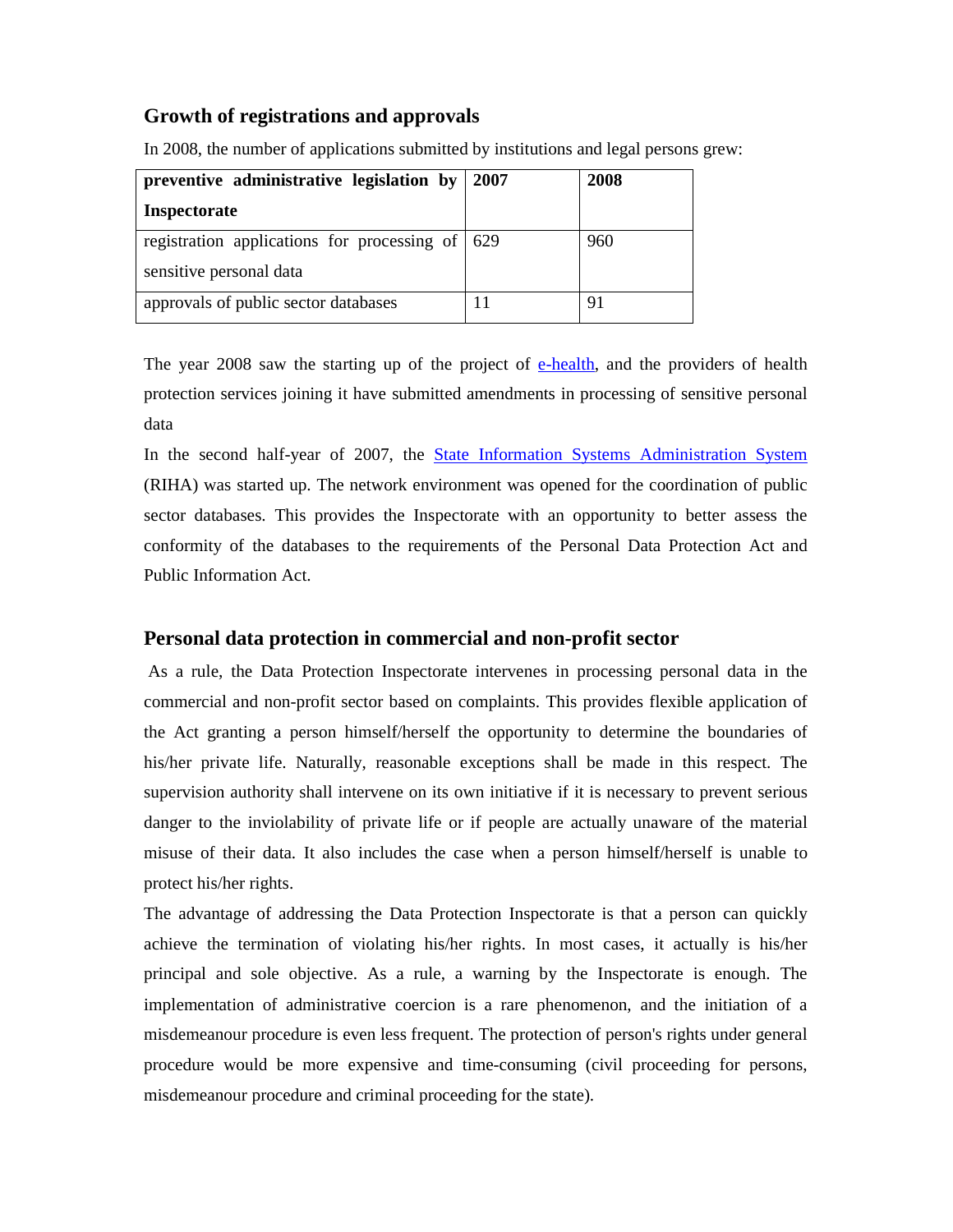#### **Frequent problems related to personal data protection in 2008**

Based on requests for explanations and complaints, personal data protection was predominantly connected with the following problems:

a) misuse of personal data in communication environments (incl. identity thefts);

b) intrusive advertising offers in consumer's (e-)mailbox (especially the issue of the lawfulness of obtaining the contact details);

c) prohibited publication of personal data (incl. publication of debtors' data);

d) excessive asking for personal data (incl. when applying for client card).

# **Inefficient population registration**

The Data Protection Inspectorate believes that personal data processing in public sector has systemic drawbacks. The most significant sphere of personal data processing in public sector is keeping the population registration

The population registration shall be based on the Population Register Act, and the Ministry of the Interior is responsible for the above. However, the area of responsibility of the Ministry of the Interior includes two duplicating and badly matching population registration systems (the Population Register and databases of the Citizenship and Migration Board)*.*

Duplicated registration of residence and contact details is more or less kept by all larger databases of the public sector, e.g. tax and social security registers, traffic register, education information system, etc. A person has an opportunity to submit to different databases different residence details.

Institutions may actually use the data of the Population Register, but the changes in the address and contact details announced to these are not recorded in the Population Register. The result is inefficient population registration system.

Notification of changes in residence shall always be recorded in the Population Register irrespective of which administrative institution receives the data.

The Data Protection Inspectorate does not approve new public sector databases if these duplicate the residence data in the Population Register. The Inspectorate plans to assess the legality of collecting address details in larger databases, which duplicate each other.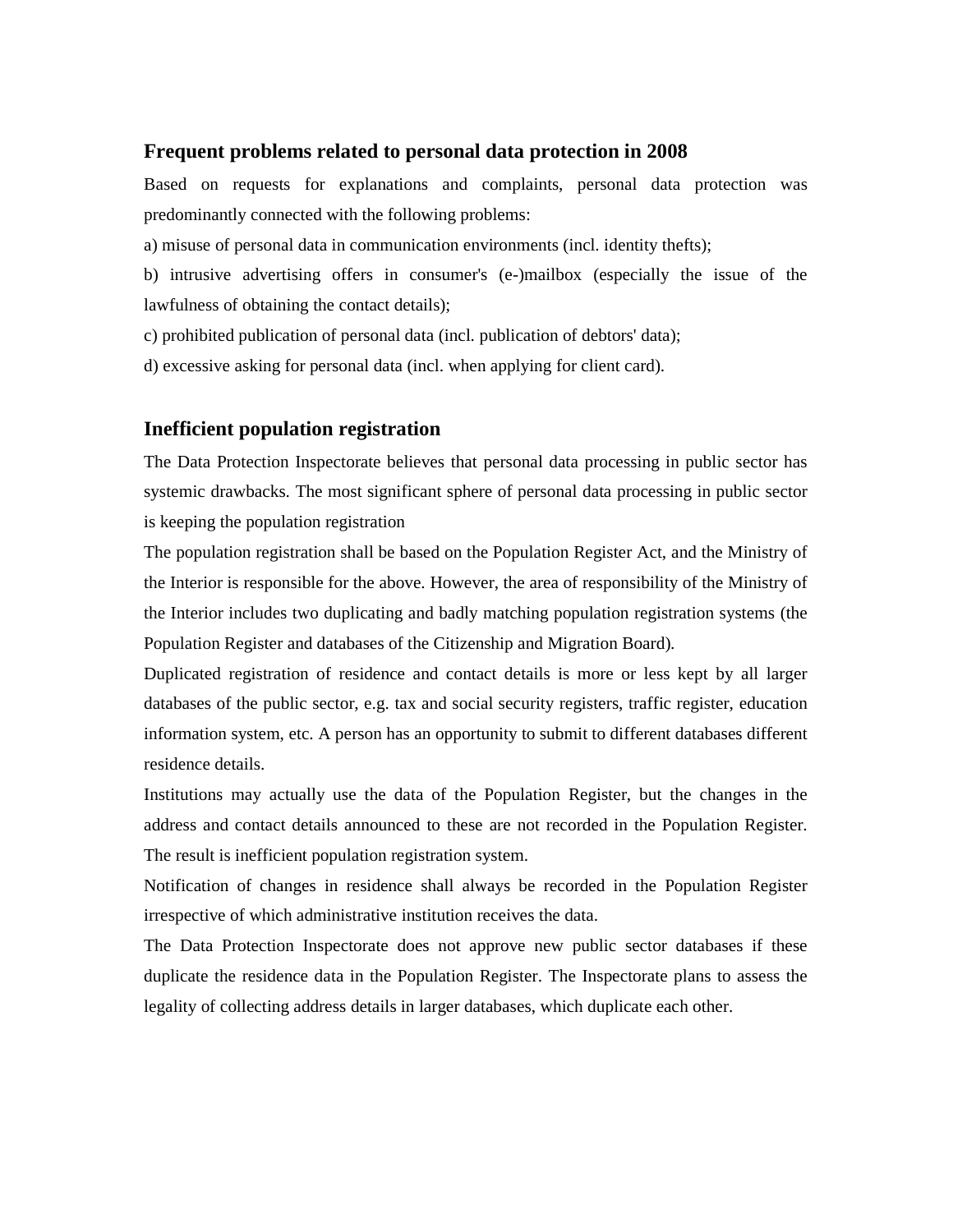#### **Legal problems in area of personal data protection**

The official publication Ametlikud Teadaanded may be called a problem in the area of personal data protection. Namely there exists no legal basis for terminating the publication of notices published in the computer network and found via search engine after the objective of the publication has been completed. Especially serious problems are related to notices, the content of which has become misleading (e.g. incorrectly referring to a person as debtor, suspect or offender).

The current law provides an opportunity of criminal punishment for the misuse of other person's data (identity theft) in case it was done for receiving material profit (fraud). However, web-based communication environments experience growth of such identity thefts, which are not directed at receiving material profit, but irrespective of the fact cause serious sufferings to a person. The Data Protection Inspectorate considers imperative the quick adoption of identity thefts criminalisation draft.

## **Widespread problems in area of observing Public Information Act**

The second line of activity of the Data Protection Inspectorate is the supervision of observing the Public Information Act.

Based on requests for explanations, complaints and challenges, the problems related to the public information may be collectively summed up as follows:

a) negligence and laziness of holders of information – requests for information are not answered within the prescribed term, the obligation of maintaining the documents register or publishing the information on webpage is not performed correctly;

b) disputes between persons making a request for information and holders of information regarding the legality of bases for access restrictions;

c) incorrect understanding that each letter to a holder of information is request for information and it shall be answered within 5 working days – many inquiries submitted as requests for information are actually requests for explanations,

d) webpages of holders of information are constructed not in user-centred but in institutioncentred manner.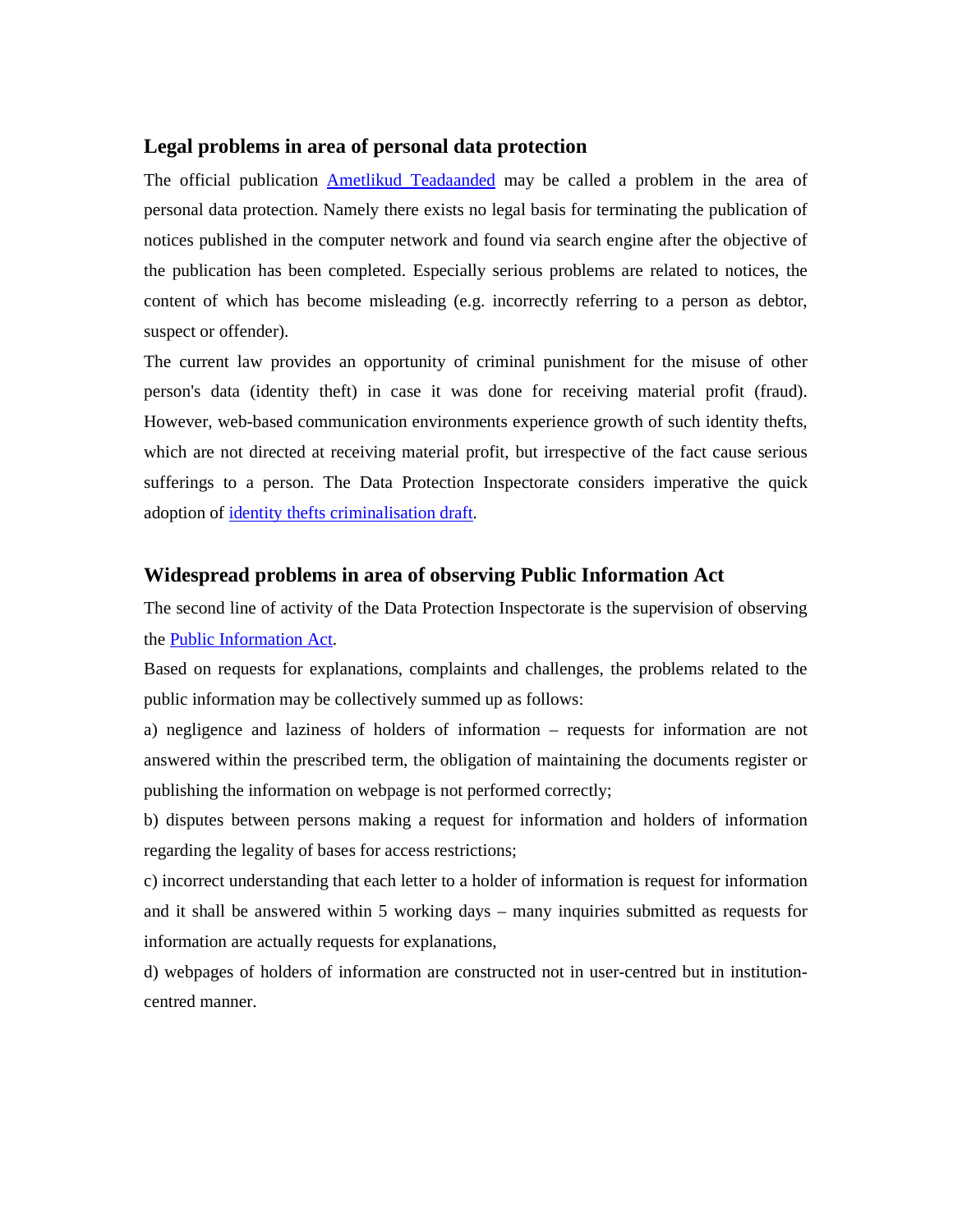#### **Webpages of public sector institutions and state portal**

*Estonian Human Development Report for 2008* admits that *"considerable and persistent growth of the quality of life through ICT may take place only by means of active participation of a citizen, who is informed, enlightened and understands well the processes of governing, and in order to achieve the above various institutions should drastically improve the presentation of their everyday information in e-channels".*<sup>2</sup>

The Public Information Act treats the webpages of institutions as means of publishing information and provides a list of obligatorily published information. The presentation of information and construction of webpages dramatically differs in various institutions. As regards the harmonisation of the presentation of web-based information, a positive example may be the unfinished project of harmonising the webpages of local governments that was initiated by the Ministry of the Interior.

A citizen and businessman often do not get any help from public sector webpages in case of superinstitutional topics and practical concerns if s/he does not know exactly the competence of institutions (e.g. looks for regional public transportation data, lost identity card, wishes to start business in certain area of activity, etc.).

A new trend in most developed countries is the concentration of e-services and information offered to people into integral network gateways. In Estonia, the state portal created by the Ministry of Economic Affairs and Communications is just in the initial stage. The imperative measures include

- a) creation of cooperation network between the editors of the state portal and of the webpages of the remaining institutions;
- b) imposition on institutions of legally binding obligation to correctly present and update the information in their area of responsibility (incl. information regarding the services) via the portal.

Taking into account that the supervision competence of the Data Protection Inspectorate includes the webpages of institutions, we intend to prepare recommended guidelines for holders of information on how to publish information on webpages in a more harmonised and purposeful manner.

-

 $2^{2}$  Estonian Human Development Report for 2008. Estonian Cooperation Assembly. Tallinn 2009 p. 114.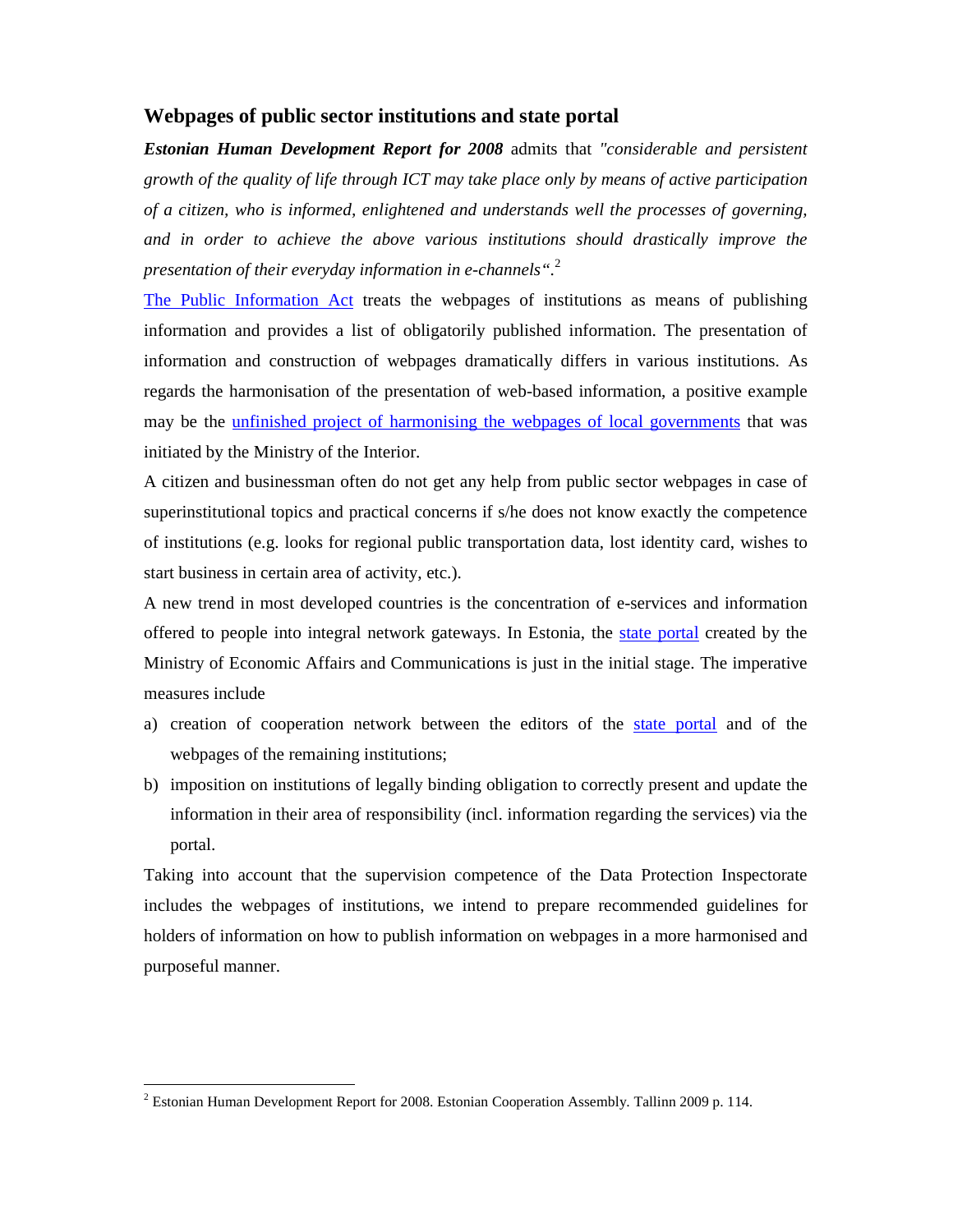# **Legal problems in area of public information**

The public sector is governed by the **Public Information Act** and **Personal Data Protection Act** as coupled acts, which are applied in the format *rule-exception*. As a rule, public sector information is public, and any exceptions may be primarily conditioned by the necessity to protect the inviolability of a person's private life. Unfortunately, the Public Information Act provides officials with extremely large right of discretion. In case of literal interpretation of subsection 12  $(4^2)$  of the Act, the greater part of documents may not be published in the document registers.

Institutions apply measures for personal data protection to a very different extent. The result is heterogeneous practice, insufficient transparency of public administration and implementation of access types not stipulated in the Act.

In February 2009, the Inspectorate published recommended guidelines regarding the maintenance of documents register and providing access to documents, but apparently specifications by the legislator are required.

#### **Changes in organization of work of Inspectorate**

In order to make the activities of the supervision authority based on the Personal Data Protection Act and Public Information Act more efficient, the transfer from function-based structure to area-based structure was prepared at the end of 2008. By the time the report is submitted, the change of the institution structure has already entered into force.

In addition, the firm wish of the Inspectorate is to initiate a roundtable for involving specialists in the field of media, ethics, law and information technology. For considering any decisions with more extensive public effect, we need greater and preventive interconnection with the public.

The staff of the Data Protection Inspectorate comprising 17 members makes its best efforts in order to secure the sufficient protection of the inviolability of people's private life and personal data and sufficient transparency of the state government.